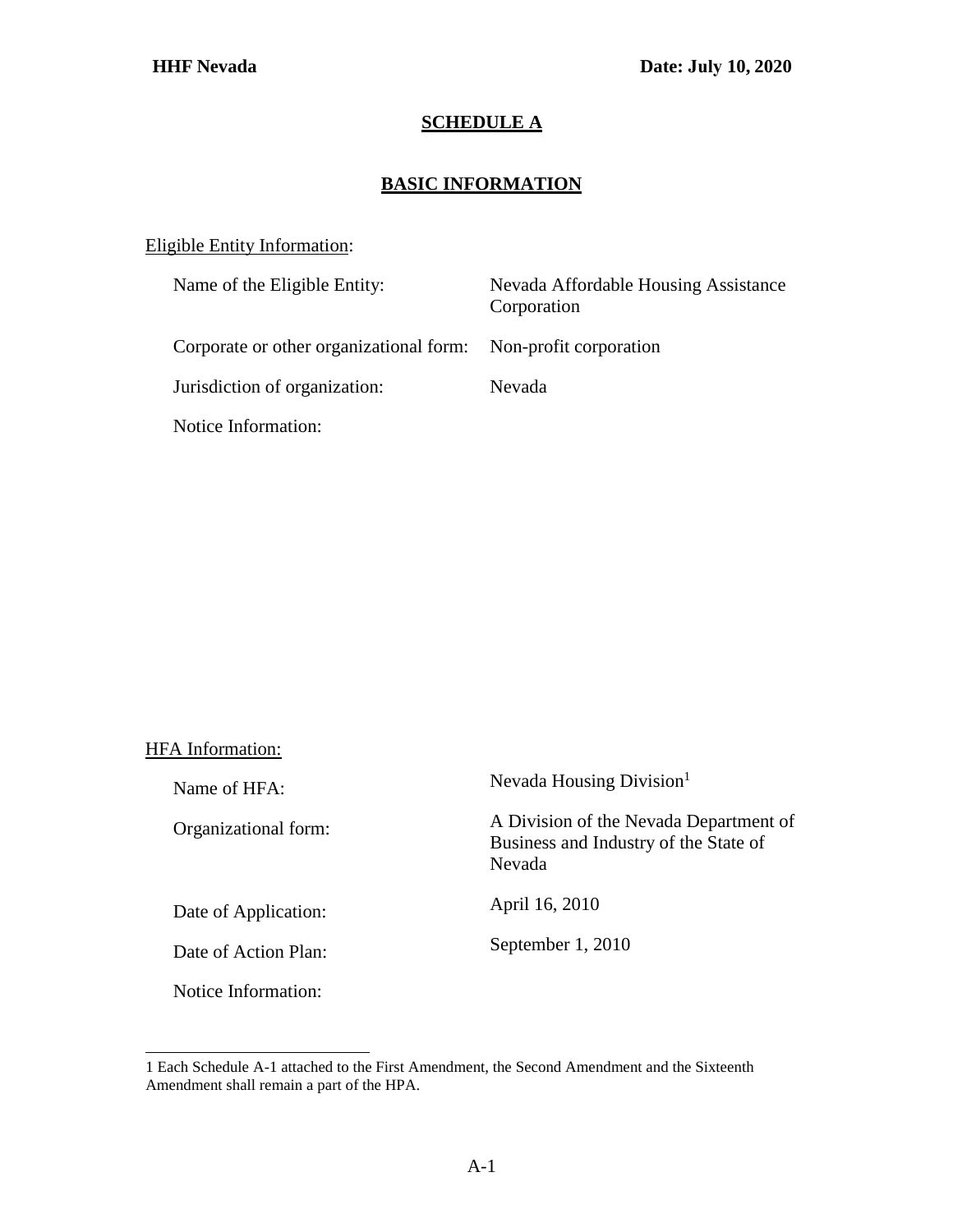| <b>Program Participation Cap:</b>                                                   | \$196,247,650.00   |
|-------------------------------------------------------------------------------------|--------------------|
| Portion of Program Participation Cap<br><b>Representing Original HHF Funds:</b>     | \$102,800,000.00   |
| Portion of Program Participation Cap<br><b>Representing Unemployment HHF Funds:</b> | \$34,056,581.00    |
| Rounds 1-4 Funding Allocation:                                                      | \$194,026,240.00   |
| Round 5 Funding Allocation:                                                         | \$2,221,410.00     |
| Program Funds:                                                                      | \$167,653,230.00   |
| Permitted Expenses:                                                                 | \$28,594,420.00    |
| Closing Date:                                                                       | June 23, 2010      |
| <b>First Amendment Date:</b>                                                        | September 23, 2010 |
| <b>Second Amendment Date:</b>                                                       | September 29, 2010 |
| <b>Third Amendment Date:</b>                                                        | December 16, 2010  |
| <b>Fourth Amendment Date:</b>                                                       | April 5, 2011      |
| <b>Fifth Amendment Date:</b>                                                        | May 25, 2011       |
| <b>Sixth Amendment Date:</b>                                                        | October 28, 2011   |
| Seventh Amendment Date:                                                             | December 8, 2011   |
| <b>Eighth Amendment Date:</b>                                                       | February 28, 2012  |
| <b>Ninth Amendment Date:</b>                                                        | June 28, 2012      |
| <b>Tenth Amendment Date:</b>                                                        | September 28, 2012 |
| <b>Eleventh Amendment Date:</b>                                                     | August 28, 2013    |
| <b>Twelfth Amendment Date:</b>                                                      | June 12, 2014      |
| Thirteenth Amendment Date:                                                          | February 19, 2015  |